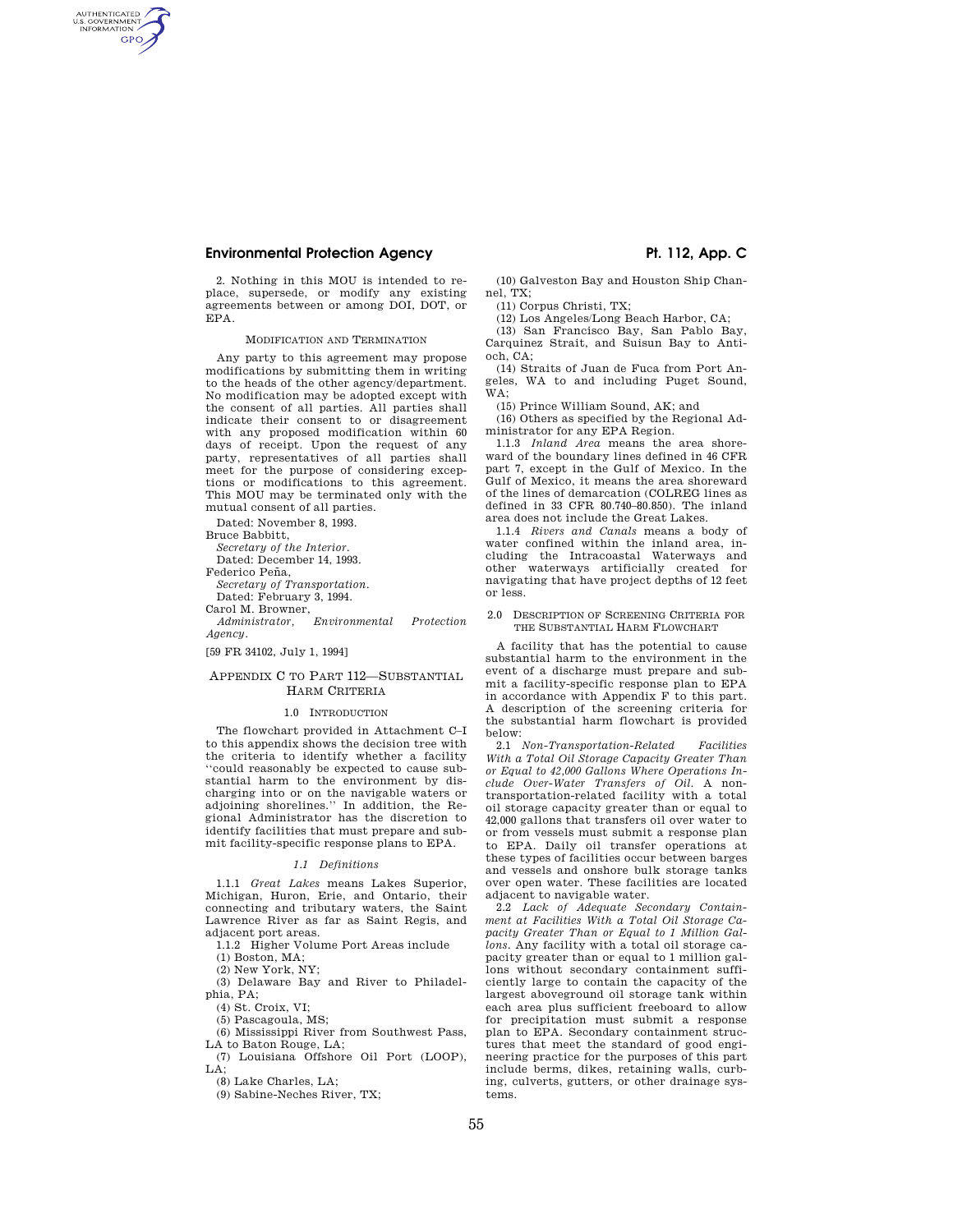2.3 *Proximity to Fish and Wildlife and Sensitive Environments at Facilities With a Total Oil Storage Capacity Greater Than or Equal to 1 Million Gallons.* A facility with a total oil storage capacity greater than or equal to 1 million gallons must submit its response plan if it is located at a distance such that a discharge from the facility could cause injury (as defined at 40 CFR 112.2) to fish and wildlife and sensitive environments. For further description of fish and wildlife and sensitive environments, see Appendices I, II, and III to DOC/NOAA's ''Guidance for Facility and Vessel Response Plans: Fish and Wildlife and Sensitive Environments'' (see Appendix E to this part, section 13, for availability) and the applicable Area Contingency Plan. Facility owners or operators must determine the distance at which an oil discharge could cause injury to fish and wildlife and sensitive environments using the appropriate formula presented in Attachment C–III to this appendix or a comparable formula.

2.4 *Proximity to Public Drinking Water Intakes at Facilities with a Total Oil Storage Capacity Greater than or Equal to 1 Million Gallons* A facility with a total oil storage capacity greater than or equal to 1 million gallons must submit its response plan if it is located at a distance such that a discharge from the facility would shut down a public drinking water intake, which is analogous to a public water system as described at 40 CFR 143.2(c). The distance at which an oil discharge from an SPCC-regulated facility would shut down a public drinking water intake shall be calculated using the appropriate formula presented in Attachment C–III to this appendix or a comparable formula.

2.5 *Facilities That Have Experienced Reportable Oil Discharges in an Amount Greater Than* 

# **Pt. 112, App. C 40 CFR Ch. I (7–1–10 Edition)**

*or Equal to 10,000 Gallons Within the Past 5 Years and That Have a Total Oil Storage Capacity Greater Than or Equal to 1 Million Gallons.* A facility's oil spill history within the past 5 years shall be considered in the evaluation for substantial harm. Any facility with a total oil storage capacity greater than or equal to 1 million gallons that has experienced a reportable oil discharge in an amount greater than or equal to 10,000 gallons within the past 5 years must submit a response plan to EPA.

### 3.0 CERTIFICATION FOR FACILITIES THAT DO NOT POSE SUBSTANTIAL HARM

If the facility does not meet the substantial harm criteria listed in Attachment C–I to this appendix, the owner or operator shall complete and maintain at the facility the certification form contained in Attachment C–II to this appendix. In the event an alternative formula that is comparable to the one in this appendix is used to evaluate the substantial harm criteria, the owner or operator shall attach documentation to the certification form that demonstrates the reliability and analytical soundness of the comparable formula and shall notify the Regional Administrator in writing that an alternative formula was used.

#### 4.0 REFERENCES

Chow, V.T. 1959. Open Channel Hydraulics. McGraw Hill.

USCG IFR (58 FR 7353, February 5, 1993). This document is available through EPA's rulemaking docket as noted in Appendix E to this part, section 13.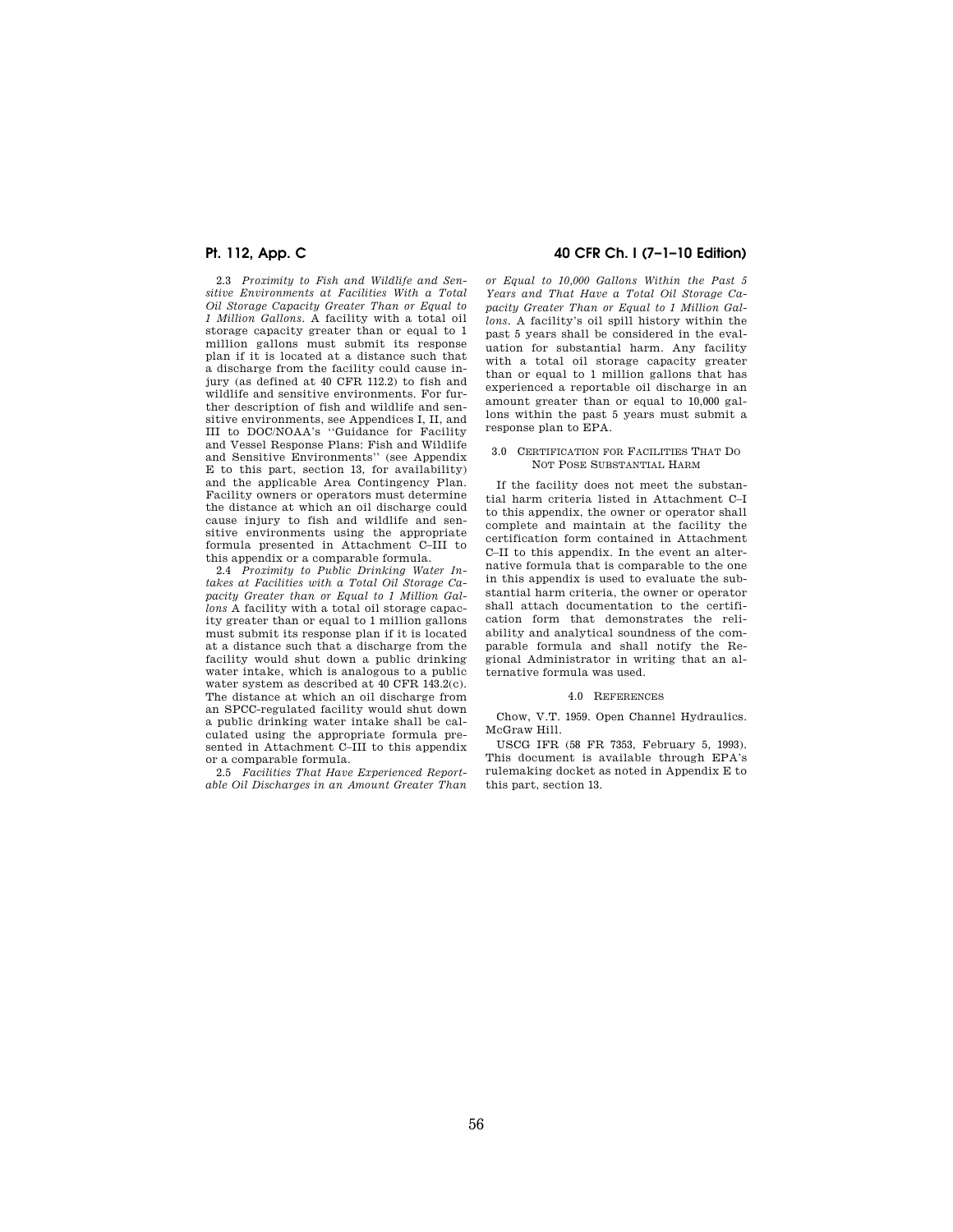# Environmental Protection Agency **Pt. 112, App. C**

# ATTACHMENTS TO APPENDIX C





<sup>1</sup> Calculated using the appropriate formula in Attachment C-III to this appendix or a comparable formula.

 $2$  For further description of fish and wildlife and sensitive environments, see Appendices I,II, and III to DOC/NOAA's "Guidance for Facility and vessel response Plans: Fish and Wildlife and Sensitive Environments" (59 FR 14713, March 29, 1994) and the applicable Area Contingency Plan.

<sup>3</sup> Public drinking water intakes are analogous to public water systems as described at CFR  $143.2(c)$ .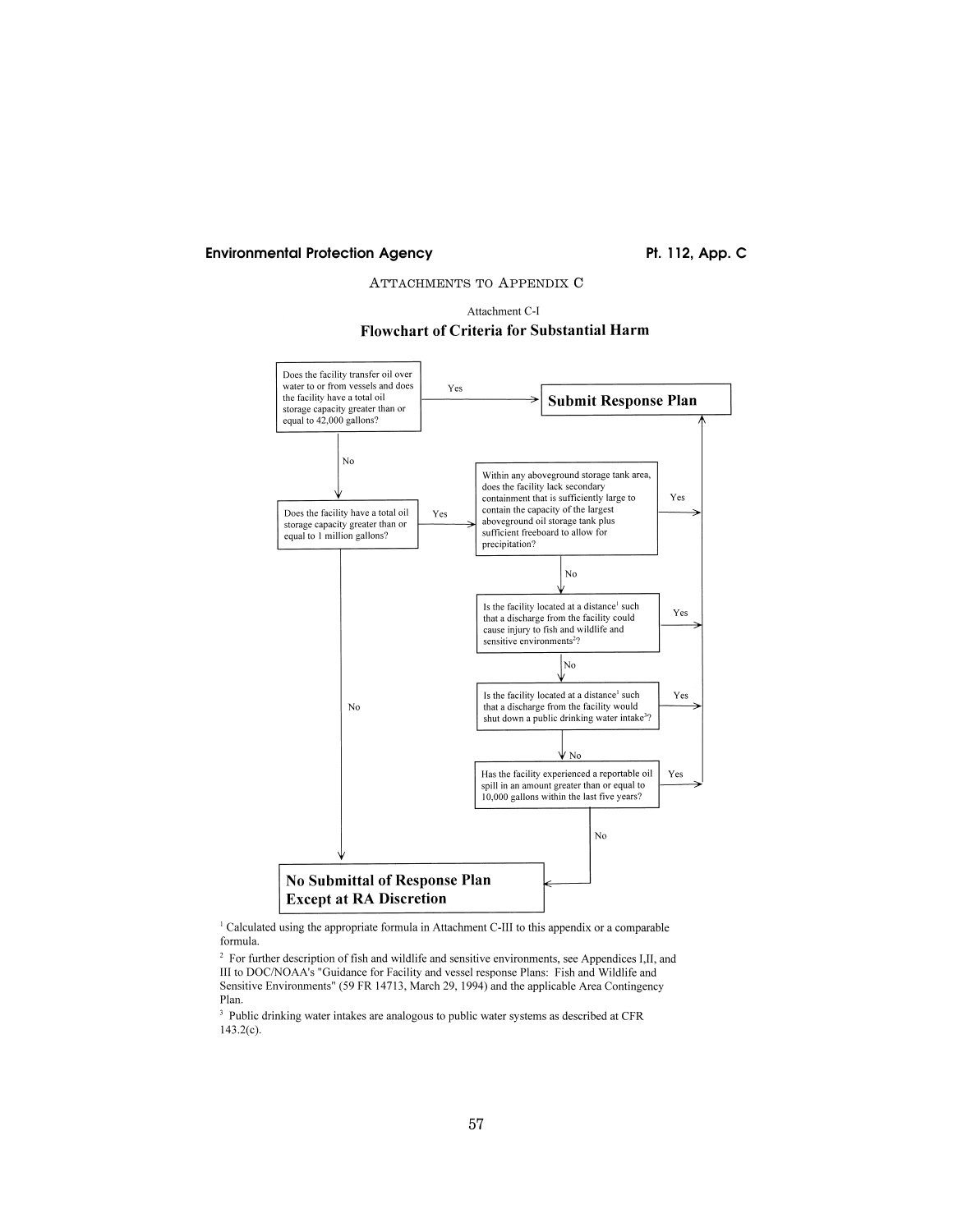ATTACHMENT C-II—CERTIFICATION OF THE AP-PLICABILITY OF THE SUBSTANTIAL HARM CRI-TERIA

Facility Name:<br>Facility Address:

Facility Address: llllllllllllll 1. Does the facility transfer oil over water to or from vessels and does the facility have a total oil storage capacity greater than or equal to 42,000 gallons?

Yes lll No lll 2. Does the facility have a total oil storage capacity greater than or equal to 1 million gallons and does the facility lack secondary containment that is sufficiently large to contain the capacity of the largest aboveground oil storage tank plus sufficient freeboard to allow for precipitation within any aboveground oil storage tank area?

Yes lll No lll 3. Does the facility have a total oil storage capacity greater than or equal to 1 million gallons and is the facility located at a distance (as calculated using the appropriate formula in Attachment C–III to this appendix or a comparable formula 1) such that a discharge from the facility could cause injury to fish and wildlife and sensitive environments? For further description of fish and wildlife and sensitive environments, see Appendices I, II, and III to DOC/NOAA's ''Guidance for Facility and Vessel Response Plans: Fish and Wildlife and Sensitive Environments'' (see Appendix E to this part, section 13, for availability) and the applicable Area Contingency Plan.<br>Yes No

Yes lll No lll 4. Does the facility have a total oil storage capacity greater than or equal to 1 million gallons and is the facility located at a distance (as calculated using the appropriate formula in Attachment C-III to this appendix or a comparable formula 1) such that a discharge from the facility would shut down a public drinking water intake<sup>2</sup>?<br>Yes No

Yes lll No lll 5. Does the facility have a total oil storage capacity greater than or equal to 1 million gallons and has the facility experienced a reportable oil discharge in an amount greater than or equal to 10,000 gallons within the last 5 years?

# $Yes$  No  $\_\_\_\_\_\$

#### Certification

I certify under penalty of law that I have personally examined and am familiar with the information submitted in this document,

# **Pt. 112, App. C 40 CFR Ch. I (7–1–10 Edition)**

and that based on my inquiry of those individuals responsible for obtaining this information, I believe that the submitted information is true, accurate, and complete.

Signature **Signature** 

Name (please type or print)

Title  $\overline{\text{Data}}$ Date

### ATTACHMENT C-III—CALCULATION OF THE PLANNING DISTANCE

 $m_{\text{H}_\text{L}}$ 

#### *1.0 Introduction*

1.1 The facility owner or operator must evaluate whether the facility is located at a distance such that a discharge from the facility could cause injury to fish and wildlife and sensitive environments or disrupt operations at a public drinking water intake. To quantify that distance, EPA considered oil transport mechanisms over land and on still, tidal influence, and moving navigable waters. EPA has determined that the primary concern for calculation of a planning distance is the transport of oil in navigable waters during adverse weather conditions. Therefore, two formulas have been developed to determine distances for planning purposes from the point of discharge at the facility to the potential site of impact on moving and still waters, respectively. The formula for oil transport on moving navigable water is based on the velocity of the water body and the time interval for arrival of response resources. The still water formula accounts for the spread of discharged oil over the surface of the water. The method to determine oil transport on tidal influence areas is based on the type of oil discharged and the distance down current during ebb tide and up current during flood tide to the point of maximum tidal influence.

1.2 EPA's formulas were designed to be simple to use. However, facility owners or operators may calculate planning distances using more sophisticated formulas, which take into account broader scientific or engineering principles, or local conditions. Such comparable formulas may result in different planning distances than EPA's formulas. In the event that an alternative formula that is comparable to one contained in this appendix is used to evaluate the criterion in 40 CFR  $112.20(f)(1)(ii)(B)$  or  $(f)(1)(ii)(C)$ , the owner or operator shall attach documentation to the response plan cover sheet contained in Appendix F to this part that demonstrates the reliability and analytical soundness of the alternative formula and shall notify the Regional Administrator in

<sup>&</sup>lt;sup>1</sup>If a comparable formula is used, documentation of the reliability and analytical soundness of the comparable formula must be attached to this form.<br><sup>2</sup>For the purposes of 40 CFR part 112, pub-

lic drinking water intakes are analogous to public water systems as described at 40 CFR  $143.2(c)$ .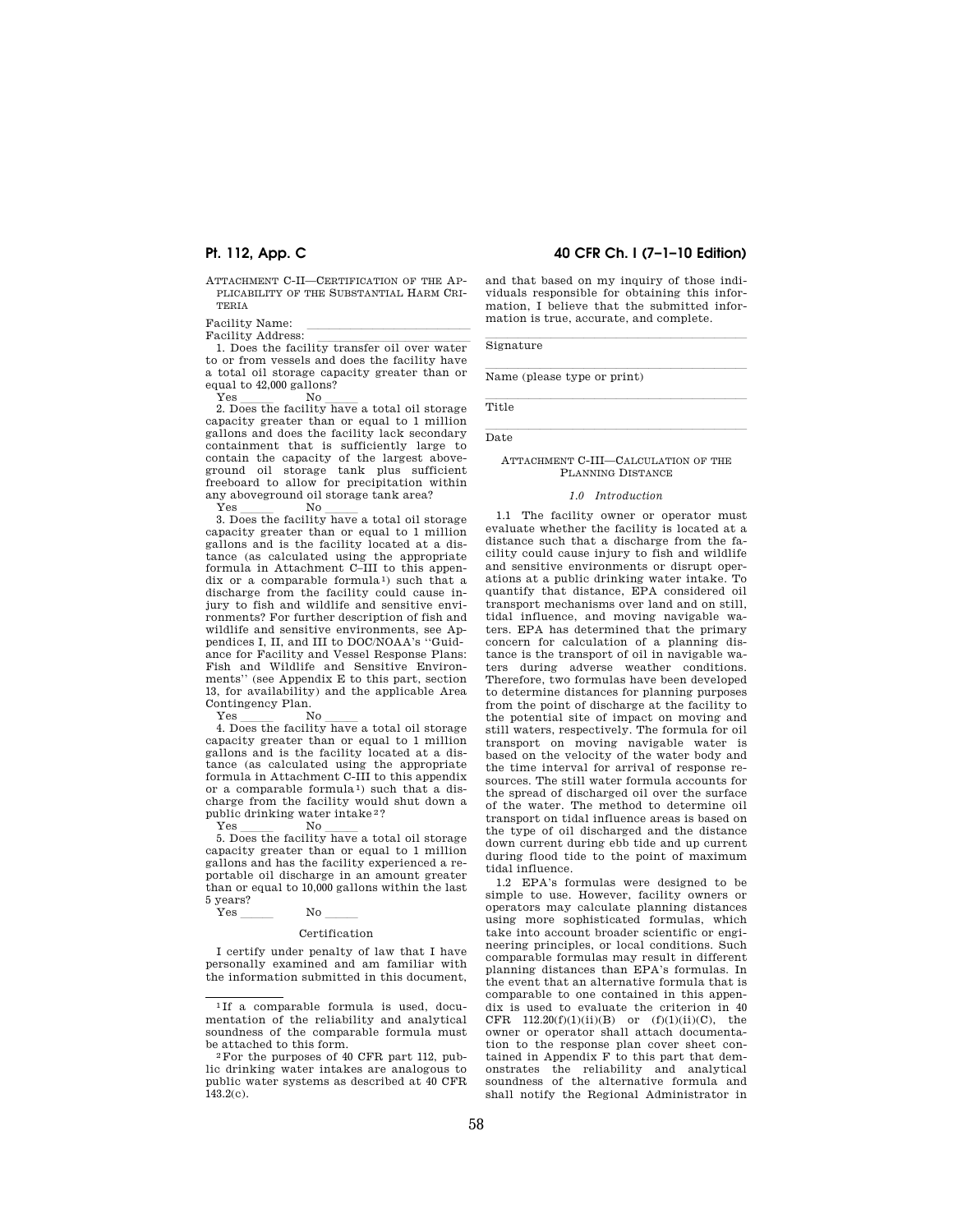# **Environmental Protection Agency**  Pt. 112, App. C

writing that an alternative formula was used. 1

1.3 A regulated facility may meet the criteria for the potential to cause substantial harm to the environment without having to perform a planning distance calculation. For facilities that meet the substantial harm criteria because of inadequate secondary containment or oil spill history, as listed in the flowchart in Attachment C–I to this appendix, calculation of the planning distance is unnecessary. For facilities that do not meet the substantial harm criteria for secondary containment or oil spill history as listed in the flowchart, calculation of a planning distance for proximity to fish and wildlife and sensitive environments and public drinking water intakes is required, unless it is clear without performing the calculation (e.g., the facility is located in a wetland) that these areas would be impacted.

1.4 A facility owner or operator who must perform a planning distance calculation on navigable water is only required to do so for the type of navigable water conditions (i.e., moving water, still water, or tidal- influenced water) applicable to the facility. If a facility owner or operator determines that more than one type of navigable water condition applies, then the facility owner or operator is required to perform a planning distance calculation for each navigable water type to determine the greatest single distance that oil may be transported. As a result, the final planning distance for oil transport on water shall be the greatest individual distance rather than a summation of each calculated planning distance.

1.5 The planning distance formula for transport on moving waterways contains three variables: the velocity of the navigable water (v), the response time interval (t), and a conversion factor (c). The velocity, v, is determined by using the Chezy-Manning equation, which, in this case, models the flood flow rate of water in open channels. The Chezy-Manning equation contains three variables which must be determined by facility owners or operators. Manning's Roughness

Coefficient (for flood flow rates), n, can be determined from Table 1 of this attachment. The hydraulic radius, r, can be estimated using the average mid-channel depth from charts provided by the sources listed in Table 2 of this attachment. The average slope of the river, s, can be determined using topographic maps that can be ordered from the U.S. Geological Survey, as listed in Table 2 of this attachment.

1.6 Table 3 of this attachment contains specified time intervals for estimating the arrival of response resources at the scene of a discharge. Assuming no prior planning, response resources should be able to arrive at the discharge site within 12 hours of the discovery of any oil discharge in Higher Volume Port Areas and within 24 hours in Great Lakes and all other river, canal, inland, and nearshore areas. The specified time intervals in Table 3 of Appendix C are to be used only to aid in the identification of whether a facility could cause substantial harm to the environment. Once it is determined that a plan must be developed for the facility, the owner or operator shall reference Appendix E to this part to determine appropriate resource levels and response times. The specified time intervals of this appendix include a 3-hour time period for deployment of boom and other response equipment. The Regional Administrator may identify additional areas as appropriate.

### *2.0 Oil Transport on Moving Navigable Waters*

2.1 The facility owner or operator must use the following formula or a comparable formula as described in  $$112.20(a)(3)$  to calculate the planning distance for oil transport on moving navigable water:

d=v×t×c; where

- d: the distance downstream from a facility within which fish and wildlife and sensitive environments could be injured or a public drinking water intake would be shut down in the event of an oil discharge (in miles);
- v: the velocity of the river/navigable water of concern (in ft/sec) as determined by Chezy-Manning's equation (see below and Tables 1 and 2 of this attachment);
- t: the time interval specified in Table 3 based upon the type of water body and location (in hours); and
- c: constant conversion factor 0.68 secw mile/ hro ft (3600 sec/hr  $\div$  5280 ft/mile).

2.2 Chezy-Manning's equation is used to determine velocity:

v=1.5/n×r2⁄3×s1⁄2; where

- v=the velocity of the river of concern (in ft/ sec);
- n=Manning's Roughness Coefficient from Table 1 of this attachment;
- r=the hydraulic radius; the hydraulic radius can be approximated for parabolic channels by multiplying the average mid-channel depth of the river (in feet) by 0.667

<sup>1</sup>For persistent oils or non-persistent oils, a worst case trajectory model (i.e., an alternative formula) may be substituted for the distance formulas described in still, moving, and tidal waters, subject to Regional Administrator's review of the model. An example of an alternative formula that is comparable to the one contained in this appendix would be a worst case trajectory calculation based on credible adverse winds, currents, and/or river stages, over a range of seasons, weather conditions, and river stages. Based on historical information or a spill trajectory model, the Agency may require that additional fish and wildlife and sensitive environments or public drinking water intakes also be protected.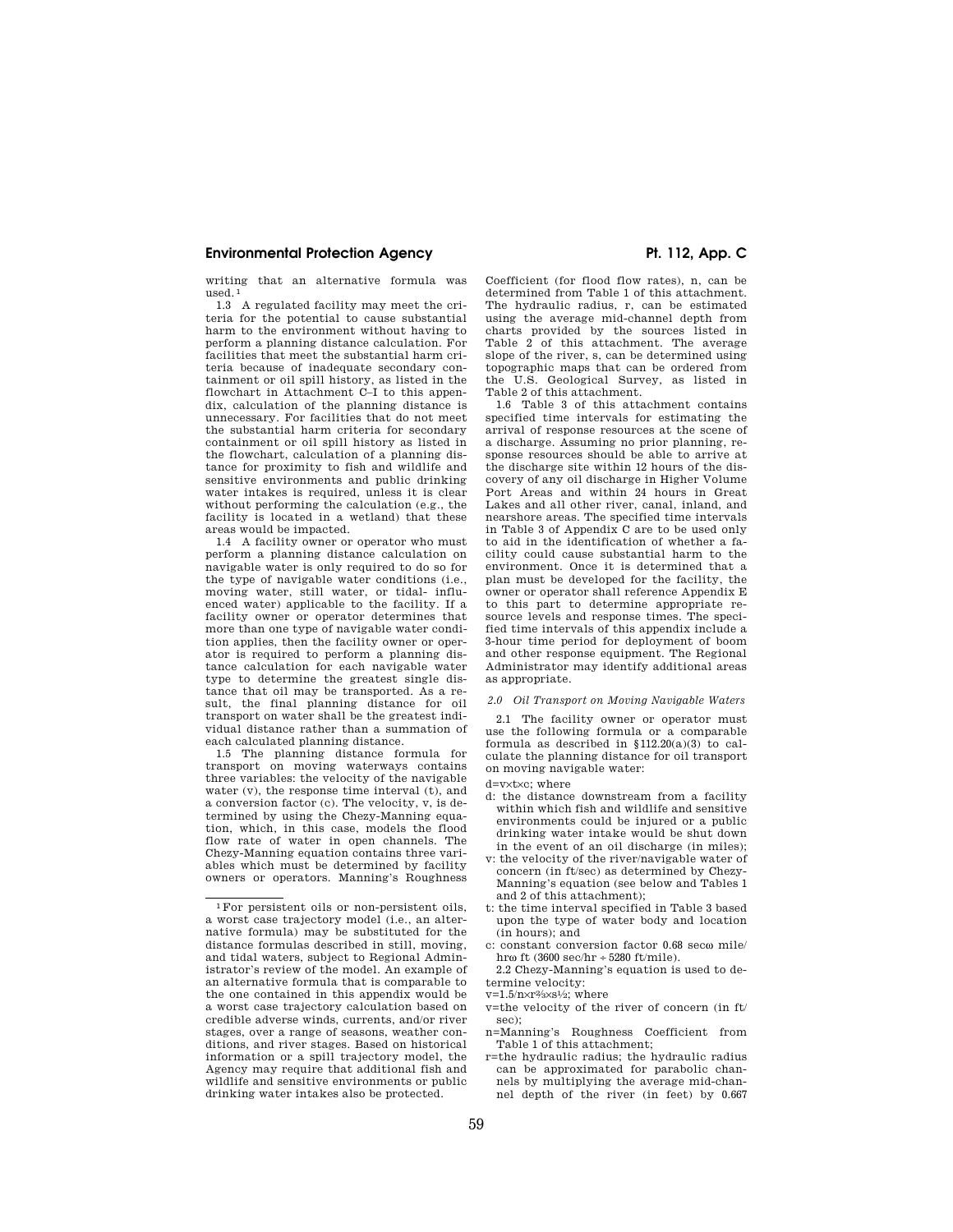(sources for obtaining the mid-channel depth are listed in Table 2 of this attachment); and

s=the average slope of the river (unitless) obtained from U.S. Geological Survey topographic maps at the address listed in Table 2 of this attachment.

### TABLE 1—MANNING'S ROUGHNESS COEFFICIENT FOR NATURAL STREAMS

[NOTE: Coefficients are presented for high flow rates at or near flood stage.]

| Stream description                 | Rough-<br>ness co-<br>efficient<br>(n) |
|------------------------------------|----------------------------------------|
| Minor Streams (Top Width <100 ft.) |                                        |
| Clean:                             |                                        |
|                                    | 0.03                                   |
|                                    | 0.04                                   |
| Sluggish (Weedy, deep pools):      |                                        |
|                                    | 0.06                                   |
|                                    | 0.10                                   |
| Major Streams (Top Width >100 ft.) |                                        |
| Regular section:                   |                                        |
|                                    | 0.035                                  |
| Irregular section:                 |                                        |
| (Brush)                            | 0.05                                   |
|                                    |                                        |

TABLE 2—SOURCES OF R AND S FOR THE CHEZY-MANNING EQUATION

All of the charts and related publications for navigational waters may be ordered from: Distribution Branch

(N/CG33)

National Ocean Service

Riverdale, Maryland 20737–1199

Phone: (301) 436–6990

There will be a charge for materials ordered and a VISA or Mastercard will be accepted. The mid-channel depth to be used in the calculation of the hydraulic radius (r) can be obtained directly from the following sources: Charts of Canadian Coastal and Great Lakes

Waters: Canadian Hydrographic Service

Department of Fisheries and Oceans Institute

P.O. Box 8080 1675 Russell Road

Ottawa, Ontario KIG 3H6

Canada

Phone: (613) 998–4931

Charts and Maps of Lower Mississippi River (Gulf of Mexico to Ohio River and St.<br>Francis. White. Big Sunflower. Francis, White, Big Sunflower,

Atchafalaya, and other rivers):

U.S. Army Corps of Engineers

Vicksburg District

P.O. Box 60

Vicksburg, Mississippi 39180 Phone: (601) 634–5000

Charts of Upper Mississippi River and Illinois Waterway to Lake Michigan:

U.S. Army Corps of Engineers

Rock Island District

P.O. Box 2004

# **Pt. 112, App. C 40 CFR Ch. I (7–1–10 Edition)**

Rock Island, Illinois 61204

Phone: (309) 794–5552

Charts of Missouri River:

U.S. Army Corps of Engineers Omaha District

6014 U.S. Post Office and Courthouse Omaha, Nebraska 68102

Phone: (402) 221–3900 Charts of Ohio River:

U.S. Army Corps of Engineers

Ohio River Division

P.O. Box 1159

Cincinnati, Ohio 45201

Phone: (513) 684–3002

Charts of Tennessee Valley Authority Res-

ervoirs, Tennessee River and Tributaries: Tennessee Valley Authority

Maps and Engineering Section

416 Union Avenue

Knoxville, Tennessee 37902

Phone: (615) 632–2921

Charts of Black Warrior River, Alabama River, Tombigbee River, Apalachicola River and Pearl River:

U.S. Army Corps of Engineers

Mobile District

P.O. Box 2288

Mobile, Alabama 36628–0001

Phone: (205) 690–2511

The average slope of the river (s) may be ob-

tained from topographic maps:

U.S. Geological Survey

Map Distribution

Federal Center

Bldg. 41

Box 25286 Denver, Colorado 80225

Additional information can be obtained from the following sources:

1. The State's Department of Natural Resources (DNR) or the State's Aids to Navigation office;

2. A knowledgeable local marina operator; or 3. A knowledgeable local water authority

(e.g., State water commission)

2.3 The average slope of the river (s) can be determined from the topographic maps using the following steps:

(1) Locate the facility on the map.

(2) Find the Normal Pool Elevation at the point of discharge from the facility into the water (A).

(3) Find the Normal Pool Elevation of the public drinking water intake or fish and wildlife and sensitive environment located downstream (B) (Note: The owner or operator should use a minimum of 20 miles downstream as a cutoff to obtain the average slope if the location of a specific public drinking water intake or fish and wildlife and sensitive environment is unknown).

(4) If the Normal Pool Elevation is not available, the elevation contours can be used to find the slope. Determine elevation of the water at the point of discharge from the facility (A). Determine the elevation of the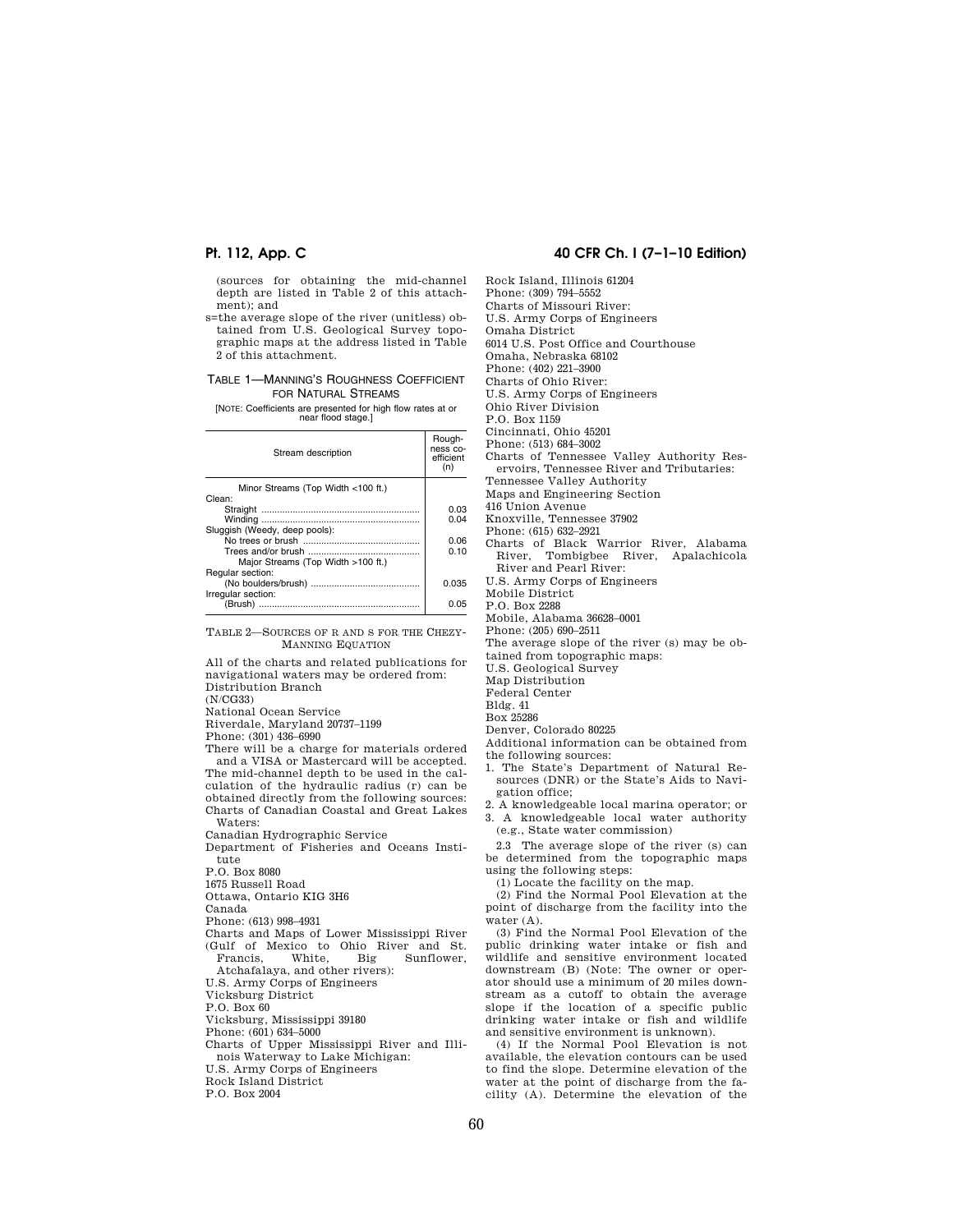# **Environmental Protection Agency Pt. 112, App. C**

water at the appropriate distance downstream (B). The formula presented below can be used to calculate the slope.

(5) Determine the distance (in miles) between the facility and the public drinking water intake or fish and wildlife and sensitive environments (C).

(6) Use the following formula to find the slope, which will be a unitless value: Average Slope= $[(A - B) (ft)/C (miles)] \times [1 mile/5280]$ feet]

2.4 If it is not feasible to determine the slope and mid-channel depth by the Chezy-Manning equation, then the river velocity can be approximated on- site. A specific length, such as 100 feet, can be marked off along the shoreline. A float can be dropped into the stream above the mark, and the time required for the float to travel the distance can be used to determine the velocity in feet per second. However, this method will not yield an average velocity for the length of the stream, but a velocity only for the specific location of measurement. In addition, the flow rate will vary depending on weather conditions such as wind and rainfall. It is recommended that facility owners or operators repeat the measurement under a variety of conditions to obtain the most accurate estimate of the surface water velocity under adverse weather conditions.

2.5 The planning distance calculations for moving and still navigable waters are based on worst case discharges of persistent oils. Persistent oils are of concern because they can remain in the water for significant periods of time and can potentially exist in large quantities downstream. Owners or operators of facilities that store persistent as well as non-persistent oils may use a comparable formula. The volume of oil discharged is not included as part of the planning distance calculation for moving navigable waters. Facilities that will meet this substantial harm criterion are those with facility capacities greater than or equal to 1 million gallons. It is assumed that these facilities are capable of having an oil discharge of sufficient quantity to cause injury to fish and wildlife and sensitive environments or shut down a public drinking water intake. While owners or operators of transfer facilities that store greater than or equal to 42,000 gallons are not required to use a planning distance formula for purposes of the substantial harm criteria, they should use a planning distance calculation in the development of facility-specific response plans.

TABLE 3—SPECIFIED TIME INTERVALS

| Operating<br>areas | Substantial harm planning time (hrs) |        |  |  |                                                                        |
|--------------------|--------------------------------------|--------|--|--|------------------------------------------------------------------------|
|                    |                                      |        |  |  | Higher volume $\vert$ 12 hour arrival+3 hour deployment=15             |
|                    |                                      | hours. |  |  | port area. hours.<br>Great Lakes  24 hour arrival+3 hour deployment=27 |

TABLE 3—SPECIFIED TIME INTERVALS— **Continued** 

| Operating<br>areas                                                    | Substantial harm planning time (hrs) |        |                     |  |               |
|-----------------------------------------------------------------------|--------------------------------------|--------|---------------------|--|---------------|
| All other rivers<br>and canals,<br>inland, and<br>nearshore<br>areas. | 24                                   | hours. | hour arrival+3 hour |  | deployment=27 |

2.6 *Example of the Planning Distance Calculation for Oil Transport on Moving Navigable Waters.* The following example provides a sample calculation using the planning distance formula for a facility discharging oil into the Monongahela River:

(1) Solve for v by evaluating n, r, and s for the Chezy-Manning equation:

Find the roughness coefficient, n, on Table 1 of this attachment for a regular section of a major stream with a top width greater than 100 feet. The top width of the river can be found from the topographic map.

n=0.035.

Find slope, s, where A=727 feet, B=710 feet, and  $C=25$  miles.

Solving:

 $s=[(727 \text{ ft}-1710 \text{ ft})/25 \text{ miles}]\times[1 \text{ mile}/5280$  $feet]=1.3\times10^{-4}$ 

The average mid-channel depth is found by averaging the mid-channel depth for each mile along the length of the river between the facility and the public drinking water intake or the fish or wildlife or sensitive environment (or 20 miles downstream if applicable). This value is multiplied by 0.667 to obtain the hydraulic radius. The mid-channel depth is found by obtaining values for r and s from the sources shown in Table 2 for the Monongahela River.

Solving:

r=0.667×20 feet=13.33 feet

Solve for v using:

 $v=1.5/n\times r^{2/3}\times s^{1/2}$ :

 $v=[1.5/0.035]\times(13.33)^{2/3}\times(1.3\times10^{-4})^{1/2}$ 

v=2.73 feet/second

(2) Find t from Table 3 of this attachment. The Monongahela River's resource response time is 27 hours.

(3) Solve for planning distance, d:

d=v×t×c

d=(2.73 ft/sec) $\times$ (27 hours) $\times$ (0.68 sec $\omega$  mile/hr $\omega$ ft)

d=50 miles

Therefore, 50 miles downstream is the appropriate planning distance for this facility.

#### *3.0 Oil Transport on Still Water*

3.1 For bodies of water including lakes or ponds that do not have a measurable velocity, the spreading of the oil over the surface must be considered. Owners or operators of facilities located next to still water bodies may use a comparable means of calculating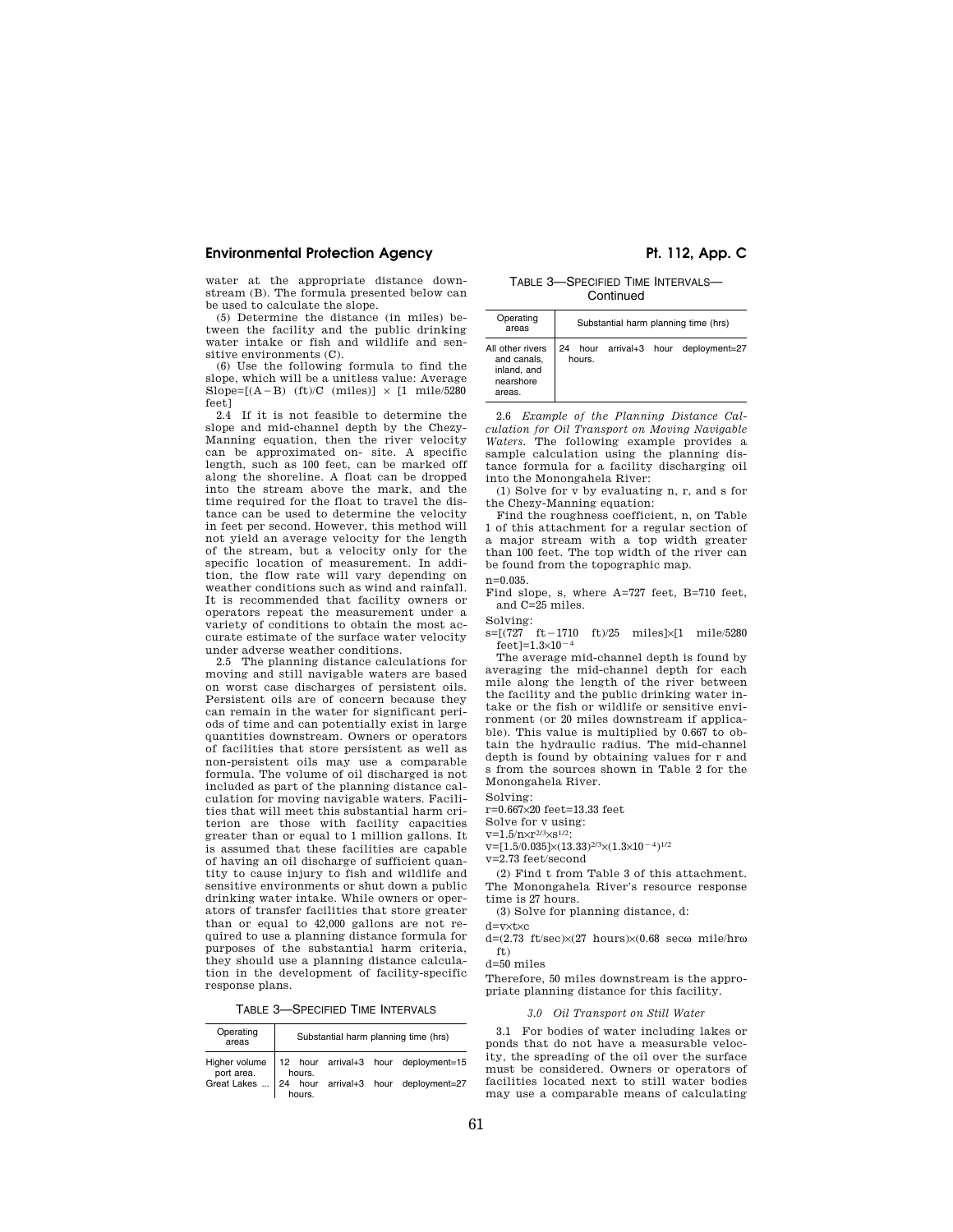the planning distance. If a comparable formula is used, documentation of the reliability and analytical soundness of the comparable calculation must be attached to the response plan cover sheet.

3.2 *Example of the Planning Distance Calculation for Oil Transport on Still Water.* To assist those facilities which could potentially discharge into a still body of water, the following analysis was performed to provide an example of the type of formula that may be used to calculate the planning distance. For this example, a worst case discharge of 2,000,000 gallons is used.

(1) The surface area in square feet covered by an oil discharge on still water, A1, can be determined by the following formula, 2 where V is the volume of the discharge in gallons and C is a constant conversion factor:

 $A_1$ =10<sup>5</sup>×V<sup>3</sup>/<sub>4</sub>×C

 $C=0.1643$ 

 $A_1=10^5\times(2,000,000 \text{ gallons})\frac{3}{4}\times(0.1643)$  $A_1 = 8.74 \times 10^8$  ft<sup>2</sup>

(2) The spreading formula is based on the theoretical condition that the oil will spread uniformly in all directions forming a circle. In reality, the outfall of the discharge will direct the oil to the surface of the water where it intersects the shoreline. Although the oil will not spread uniformly in all directions, it is assumed that the discharge will spread from the shoreline into a semi-circle (this assumption does not account for winds or wave action).

(3) The area of a circle= $\dagger$  r<sup>2</sup>

(4) To account for the assumption that oil will spread in a semi-circular shape, the area of a circle is divided by 2 and is designated as  $A<sub>2</sub>$ .

 $A_2 = (t r^2)/2$ 

Solving for the radius, r, using the relationship  $\rm A_1\rm = A_2$  :  $\rm 8.74\rm \times 10^{8}$  ft^2=(†^2)/2

Therefore, r=23,586 ft

r=23,586 ft÷5,280 ft/mile=4.5 miles

Assuming a 20 knot wind under storm conditions:

1 knot=1.15 miles/hour

20 knots×1.15 miles/hour/knot=23 miles/hr

Assuming that the oil slick moves at 3 percent of the wind's speed: 3

23 miles/hour×0.03=0.69 miles/hour

(5) To estimate the distance that the oil will travel, use the times required for response resources to arrive at different geographic locations as shown in Table 3 of this attachment.

For example:

# **Pt. 112, App. C 40 CFR Ch. I (7–1–10 Edition)**

For Higher Volume Port Areas: 15 hrs×0.69 miles/hr=10.4 miles

For Great Lakes and all other areas: 27 hrs×0.69 miles/hr=18.6 miles

(6) The total distance that the oil will travel from the point of discharge, including the distance due to spreading, is calculated as follows:

Higher Volume Port Areas: d=10.4+4.5 miles or approximately 15 miles

Great Lakes and all other areas: d=18.6+4.5 miles or approximately 23 miles

### *4.0 Oil Transport on Tidal-Influence Areas*

4.1 The planning distance method for tidal influence navigable water is based on worst case discharges of persistent and nonpersistent oils. Persistent oils are of primary concern because they can potentially cause harm over a greater distance. For persistent oils discharged into tidal waters, the planning distance is 15 miles from the facility down current during ebb tide and to the point of maximum tidal influence or 15 miles, whichever is less, during flood tide.

4.2 For non-persistent oils discharged into tidal waters, the planning distance is 5 miles from the facility down current during ebb tide and to the point of maximum tidal influence or 5 miles, whichever is less, during flood tide.

4.3 *Example of Determining the Planning Distance for Two Types of Navigable Water Conditions.* Below is an example of how to determine the proper planning distance when a facility could impact two types of navigable water conditions: moving water and tidal water.

(1) Facility X stores persistent oil and is located downstream from locks along a slow moving river which is affected by tides. The river velocity, v, is determined to be 0.5 feet/ second from the Chezy-Manning equation used to calculate oil transport on moving navigable waters. The specified time interval, t, obtained from Table 3 of this attachment for river areas is 27 hours. Therefore, solving for the planning distance, d:

d=v×t×c

 $d=(0.5 \text{ ft/sec})\times(27 \text{ hours})\times(0.68 \text{secmile/hrft})$ d=9.18 miles.

(2) However, the planning distance for maximum tidal influence down current during ebb tide is 15 miles, which is greater than the calculated 9.18 miles. Therefore, 15 miles downstream is the appropriate planning distance for this facility.

#### *5.0 Oil Transport Over Land*

5.1 Facility owners or operators must evaluate the potential for oil to be transported over land to navigable waters of the United States. The owner or operator must evaluate the likelihood that portions of a worst case discharge would reach navigable

<sup>2</sup> Huang, J.C. and Monastero, F.C., 1982. *Review of the State-of-the-Art of Oil Pollution Models*. Final report submitted to the American Petroleum Institute by Raytheon Ocean

<sup>&</sup>lt;sup>3</sup> Oil Spill Prevention & Control. National Spill Control School, Corpus Christi State University, Thirteenth Edition, May 1990.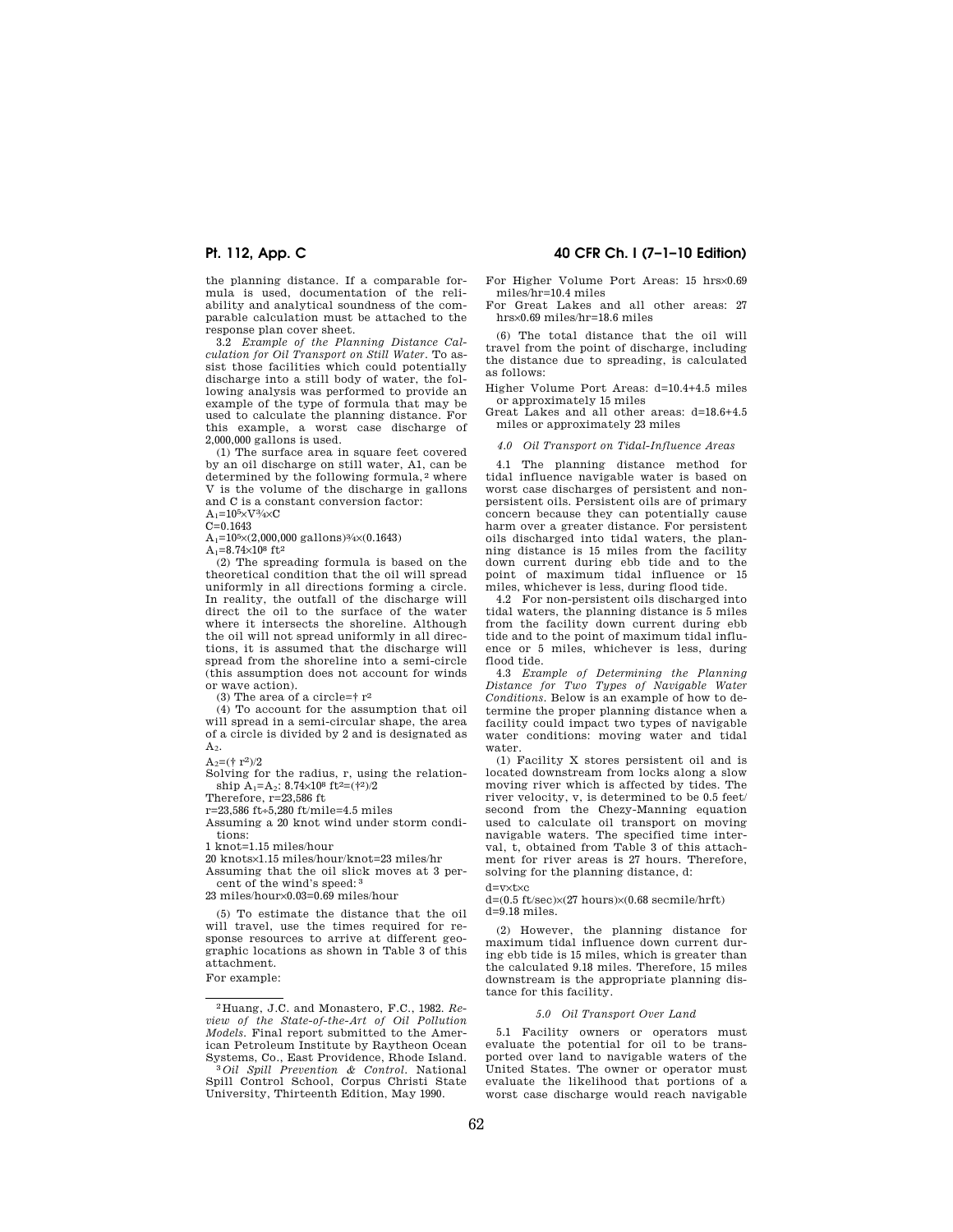# **Environmental Protection Agency**  Pt. 112, App. C

waters via open channel flow or from sheet flow across the land, or be prevented from reaching navigable waters when trapped in natural or man-made depressions excluding secondary containment structures.

5.2 As discharged oil travels over land, it may enter a storm drain or open concrete channel intended for drainage. It is assumed that once oil reaches such an inlet, it will flow into the receiving navigable water. During a storm event, it is highly probable that the oil will either flow into the drainage structures or follow the natural contours of the land and flow into the navigable water. Expected minimum and maximum velocities are provided as examples of open concrete channel and pipe flow. The ranges listed below reflect minimum and maximum velocities used as design criteria. 4 The calculation below demonstrates that the time required for oil to travel through a storm drain or open concrete channel to navigable water is negligible and can be considered instantaneous. The velocities are:

For open concrete channels:

maximum velocity=25 feet per second minimum velocity=3 feet per second For storm drains:

maximum velocity=25 feet per second minimum velocity=2 feet per second

5.3 Assuming a length of 0.5 mile from the point of discharge through an open concrete channel or concrete storm drain to a navigable water, the travel times (distance/velocity) are:

1.8 minutes at a velocity of 25 feet per second 14.7 minutes at a velocity of 3 feet per second 22.0 minutes for at a velocity of 2 feet per second

5.4 The distances that shall be considered to determine the planning distance are illustrated in Figure C-I of this attachment. The relevant distances can be described as follows:

D1=Distance from the nearest opportunity for discharge,  $X_1$ , to a storm drain or an open concrete channel leading to navigable water.

D2=Distance through the storm drain or open concrete channel to navigable water.

D3=Distance downstream from the outfall within which fish and wildlife and sensitive

environments could be injured or a public drinking water intake would be shut down as determined by the planning distance formula.

D4=Distance from the nearest opportunity for discharge,  $X_2$ , to fish and wildlife and sensitive environments not bordering navigable water.

5.5 A facility owner or operator whose nearest opportunity for discharge is located within 0.5 mile of a navigable water must complete the planning distance calculation (D3) for the type of navigable water near the facility or use a comparable formula.

5.6 A facility that is located at a distance greater than 0.5 mile from a navigable water must also calculate a planning distance (D3) if it is in close proximity (i.e., D1 is less than 0.5 mile and other factors are conducive to oil travel over land) to storm drains that flow to navigable waters. Factors to be considered in assessing oil transport over land to storm drains shall include the topography of the surrounding area, drainage patterns, man-made barriers (excluding secondary containment structures), and soil distribution and porosity. Storm drains or concrete drainage channels that are located in close proximity to the facility can provide a direct pathway to navigable waters, regardless of the length of the drainage pipe. If D1 is less than or equal to 0.5 mile, a discharge from the facility could pose substantial harm because the time to travel the distance from the storm drain to the navigable water (D2) is virtually instantaneous.

5.7 A facility's proximity to fish and wildlife and sensitive environments not bordering a navigable water, as depicted as D4 in Figure C–I of this attachment, must also be considered, regardless of the distance from the facility to navigable waters. Factors to be considered in assessing oil transport over land to fish and wildlife and sensitive environments should include the topography of the surrounding area, drainage patterns, man-made barriers (excluding secondary containment structures), and soil distribution and porosity.

5.8 If a facility is not found to pose substantial harm to fish and wildlife and sensitive environments not bordering navigable waters via oil transport on land, then supporting documentation should be maintained at the facility. However, such documentation should be submitted with the response plan if a facility is found to pose substantial harm.

<sup>4</sup>The design velocities were obtained from Howard County, Maryland Department of Public Works' Storm Drainage Design Manual.